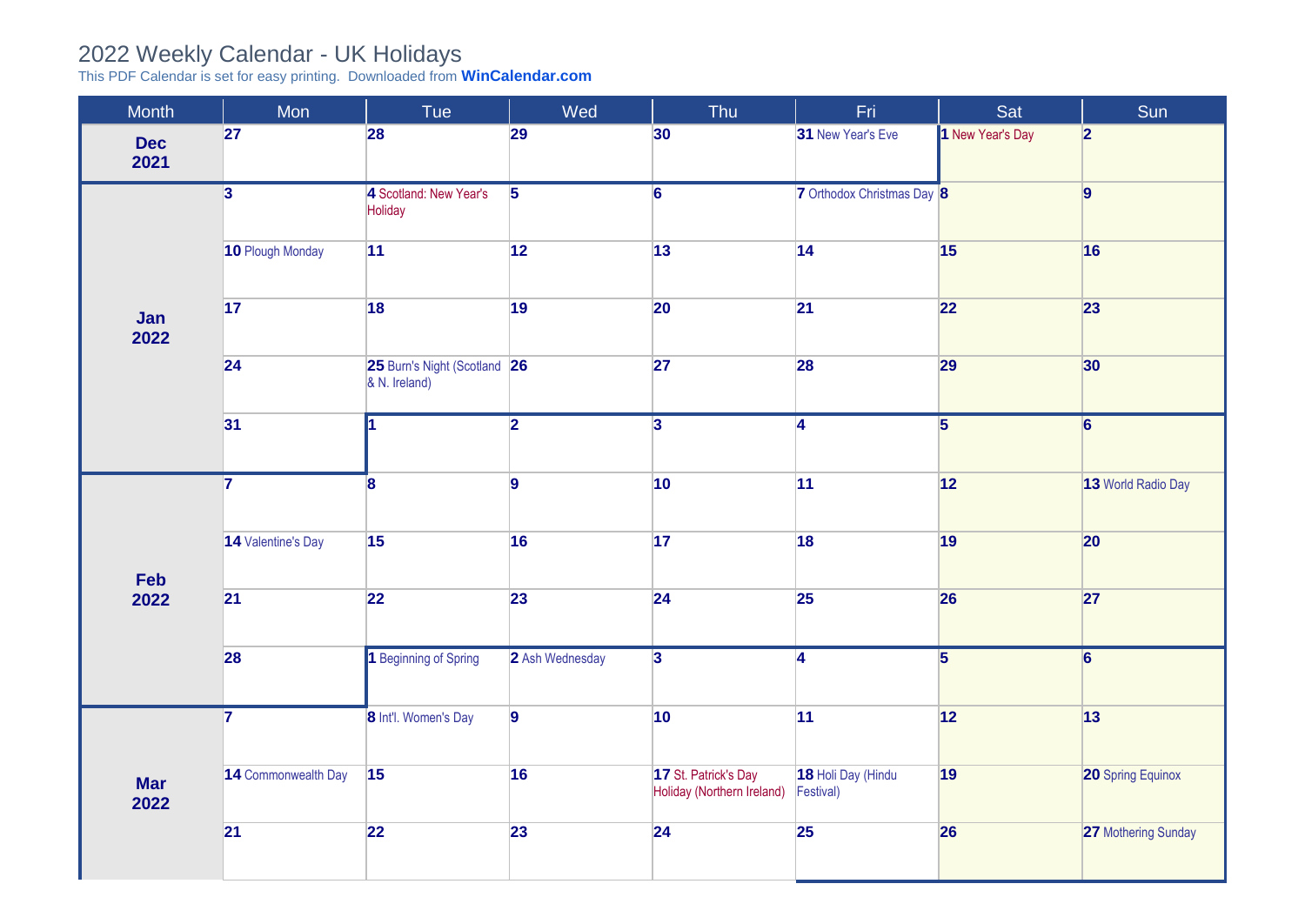| Month              | Mon                        | Tue                | Wed                   | Thu                | Fri                     | Sat                     | Sun                      |
|--------------------|----------------------------|--------------------|-----------------------|--------------------|-------------------------|-------------------------|--------------------------|
|                    | 28                         | 29                 | 30                    | 31                 |                         | $\overline{2}$          | $\overline{\mathbf{3}}$  |
| Apr<br>2022        | 4                          | $\overline{5}$     | $\overline{6}$        | $\overline{7}$     | 8                       | $\overline{9}$          | $ 10\rangle$             |
|                    | 11                         | 12                 | 13                    | 14 Maundy Thursday | 15 Good Friday          | 16                      | 17 Easter Sunday         |
|                    | 18 Easter Monday           | 19                 | 20                    | $\overline{21}$    | 22 Earth Day            | 23 St George            | 24                       |
|                    | <b>25</b>                  | 26                 | 27                    | 28                 | 29                      | 30                      | 1 La Bealtaine (Ireland) |
|                    | 2 Early May Bank Holiday 3 |                    | $\overline{4}$        | $\overline{5}$     | $\overline{6}$          | $\overline{\mathbf{7}}$ | <b>8</b> Victory Day     |
|                    | 9 Europe Day               | 10                 | 11                    | 12                 | 13                      | 14                      | 15                       |
| <b>May</b><br>2022 | 16                         | 17                 | 18                    | 19                 | 20                      | 21                      | 22                       |
|                    | 23                         | 24                 | 25                    | 26                 | 27                      | 28                      | 29                       |
|                    | 30 Spring Bank Holiday     | 31                 | 1 Beginning of Summer | $\overline{2}$     | $\overline{\mathbf{3}}$ | $\overline{4}$          | $\overline{5}$           |
| Jun<br>2022        | 6 D-Day Anniv.             | $\overline{7}$     | 8                     | $\overline{9}$     | 10                      | 11 Queens Birthday      | 12 Trinity Saturday      |
|                    | 13                         | 14                 | 15                    | 16                 | 17                      | 18                      | 19 Father's Day          |
|                    | $ 20\rangle$               | 21 Summer Solstice | 22                    | 23                 | 24                      | 25                      | 26                       |
|                    | 27                         | 28                 | 29                    | 30 <sup>°</sup>    |                         | $\overline{2}$          | $\overline{3}$           |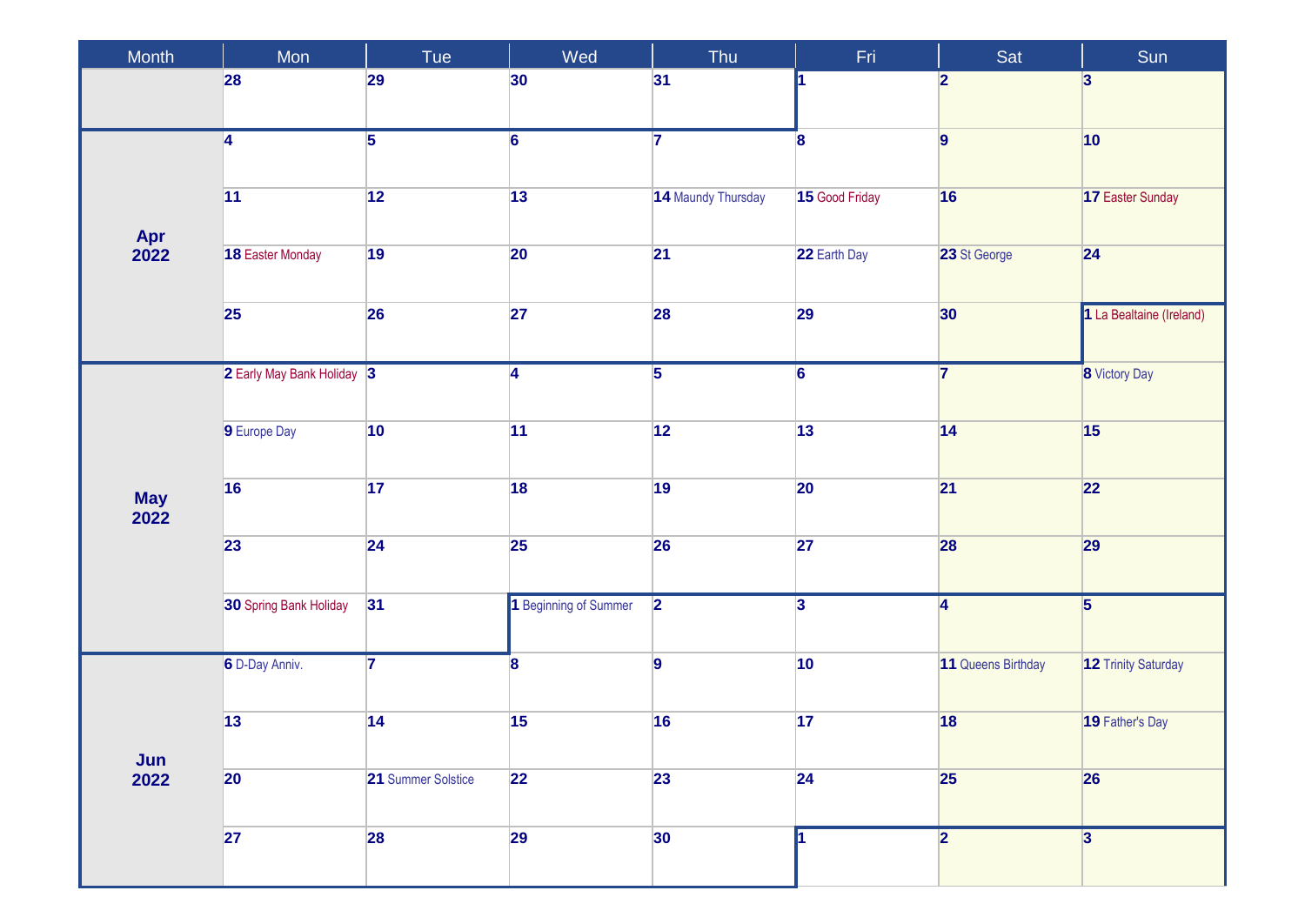| Month       | Mon                                 | Tue                                                  | Wed             | Thu                     | Fri.              | Sat                     | Sun            |
|-------------|-------------------------------------|------------------------------------------------------|-----------------|-------------------------|-------------------|-------------------------|----------------|
| Jul<br>2022 | 4                                   | 5                                                    | $6\phantom{a}$  | $\overline{7}$          | 8                 | $\overline{9}$          | $ 10\rangle$   |
|             | 11                                  | 12 Battle of the Boyne /<br>Orangemen's (N. Ireland) | 13              | 14                      | 15                | 16                      | 17             |
|             | 18                                  | 19                                                   | 20              | 21                      | 22                | 23                      | 24             |
|             | 25                                  | 26                                                   | 27              | 28                      | 29                | 30                      | 31             |
|             | 1 Summer Bank Holiday<br>(Scotland) | $\overline{2}$                                       | $\overline{3}$  | $\overline{\bf 4}$      | $\overline{5}$    | $\overline{6}$          | $\overline{7}$ |
|             | $\overline{\mathbf{8}}$             | $\overline{9}$                                       | 10              | 11                      | 12                | 13                      | $\boxed{14}$   |
| Aug<br>2022 | 15                                  | 16                                                   | 17              | 18                      | 19                | 20                      | 21             |
|             | $\overline{22}$                     | 23                                                   | 24              | 25                      | 26                | 27                      | 28             |
|             | 29 Summer Bank Holiday 30           |                                                      | 31              | 1 Beginning of Autumn   | $\overline{2}$    | $\overline{\mathbf{3}}$ | $\overline{4}$ |
| Sep<br>2022 | $\overline{5}$                      | $\overline{6}$                                       | $\overline{7}$  | $\overline{\mathbf{8}}$ | 9                 | 10                      | 11             |
|             | $\overline{12}$                     | 13                                                   | $\overline{14}$ | 15                      | 16                | 17                      | 18             |
|             | 19                                  | 20                                                   | $\overline{21}$ | 22                      | 23 Autumn Equinox | 24                      | 25             |
|             | 26                                  | 27                                                   | <b>28</b>       | 29                      | 30                |                         | 2              |
| Oct<br>2022 | 3                                   | 4                                                    | $\overline{5}$  | 6                       | 7                 | $\overline{\mathbf{8}}$ | $\vert$ 9      |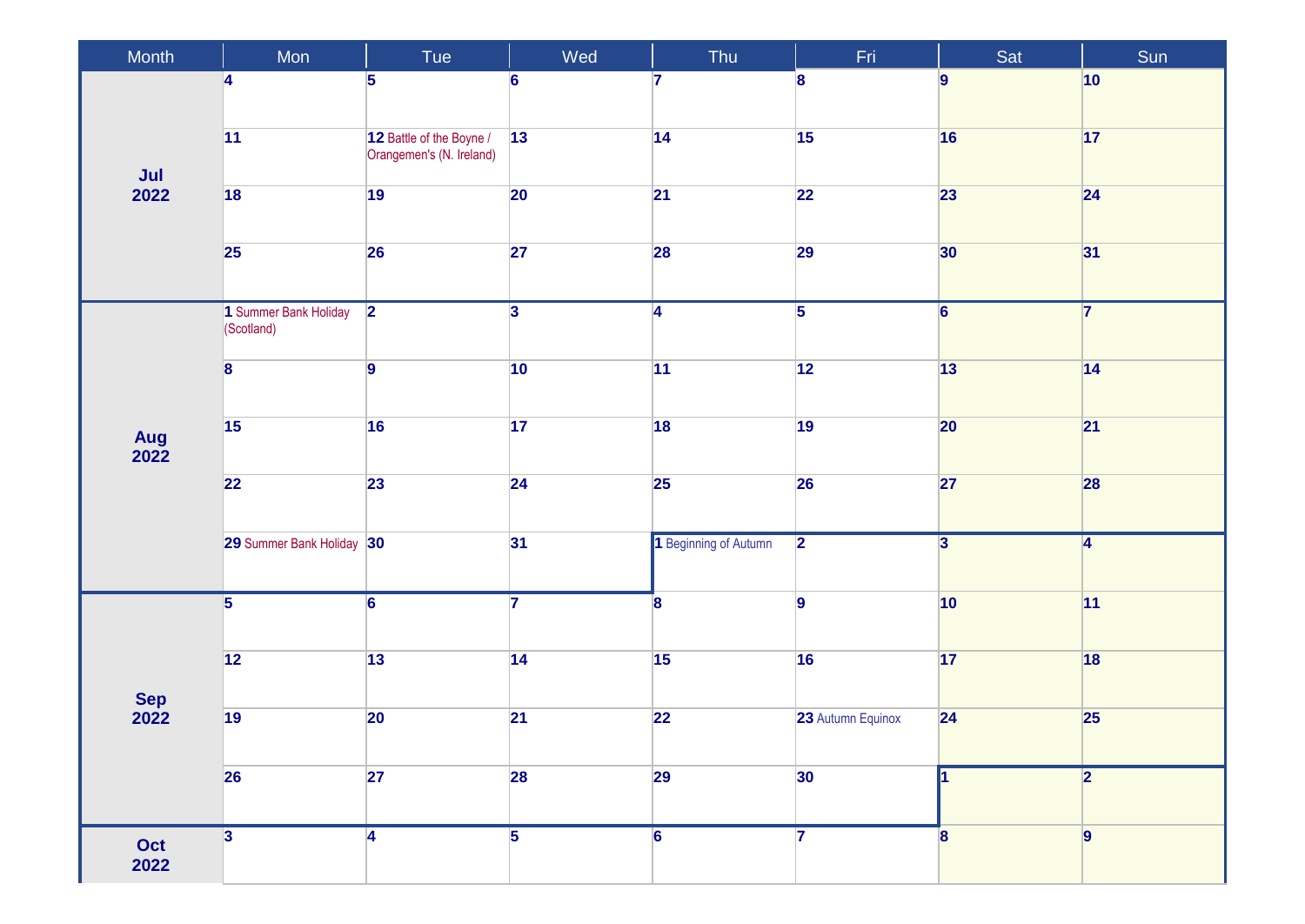| Month              | Mon                   | Tue                     | Wed                                        | Thu                     | Fri                     | Sat                     | Sun                   |
|--------------------|-----------------------|-------------------------|--------------------------------------------|-------------------------|-------------------------|-------------------------|-----------------------|
|                    | $ 10\rangle$          | 11                      | 12                                         | 13                      | 14                      | 15                      | 16                    |
|                    | $\overline{17}$       | 18                      | 19                                         | 20                      | 21                      | 22                      | 23                    |
|                    | 24 United Nations Day | 25                      | 26                                         | 27                      | 28                      | 29                      | 30                    |
|                    | 31 Halloween          | 1 All Saints Day        | 2 All Souls' Day                           | $\overline{3}$          | $\overline{\mathbf{4}}$ | 5 Bonfire Night         | $\overline{6}$        |
|                    | $\overline{7}$        | $\overline{\mathbf{8}}$ | $\overline{9}$                             | 10                      | 11 Remembrance Day      | 12                      | 13 Remembrance Sunday |
|                    | $\overline{14}$       | 15                      | 16                                         | 17                      | 18                      | 19                      | 20                    |
| <b>Nov</b><br>2022 | $\overline{21}$       | 22                      | 23                                         | 24                      | 25                      | 26                      | 27                    |
|                    | 28                    | 29                      | 30 St Andrew (Bank<br>Holiday in Scotland) | Īſ                      | $\overline{2}$          | $\overline{\mathbf{3}}$ | $\overline{4}$        |
| <b>Dec</b><br>2022 | $\overline{5}$        | $\overline{6}$          | $\overline{\mathbf{z}}$                    | $\overline{\mathbf{8}}$ | 9                       | 10                      | 11                    |
|                    | $\boxed{12}$          | 13                      | 14                                         | 15                      | 16                      | 17                      | 18                    |
|                    | $\overline{19}$       | 20                      | 21 Winter Solstice                         | 22                      | 23                      | 24                      | 25 Christmas          |
|                    | 26 Boxing Day         | 27                      | 28                                         | <b>29</b>               | 30                      | 31 New Year's Eve       | 1 New Year's Day      |

More Calendars with Great Britain Holidays from WinCalendar: [Word Calendar,](https://www.wincalendar.com/2022-Calendar-with-UK-Holidays) [Excel Calendar,](https://www.wincalendar.com/2022-Calendar-UK-Holidays-Excel) [PDF Calendar](https://www.wincalendar.com/2022-Calendar-UK-Holidays-PDF)